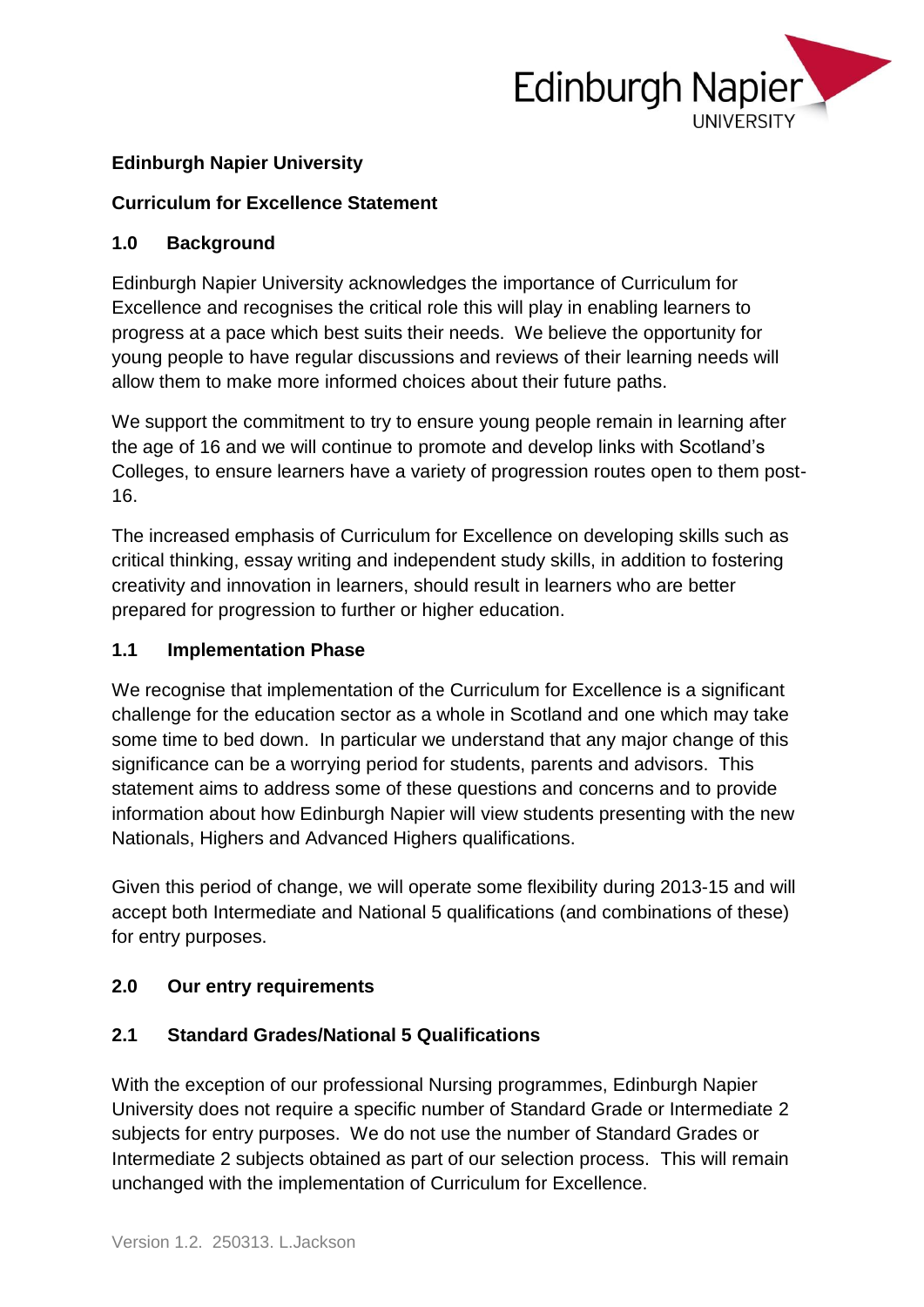However, many of our degree programmes do require students to have achieved a specified subject at Standard Grade 3 or above. The qualifications we will accept are outlined in the table below. Applicants should note that we will not accept National 4 qualifications in lieu of Standard Grades.

| <b>Standard Grades</b> | <b>Intermediates</b>          | <b>New Nationals</b> |
|------------------------|-------------------------------|----------------------|
| SG Credit - Grade 1    | Intermediate 2 - Grade A      | National 5 - Grade A |
| SG Credit - Grade 2    | Intermediate 2 - Grade B or C | National 5 - Grade B |
| SG General - Grade 3   | Intermediate 1 - Grade A      | National 5 - Grade C |

Applicants are strongly advised to check our website for the most up-to-date information about entry requirements [www.napier.ac.uk/courses](http://www.napier.ac.uk/courses) prior to submitting their UCAS application.

### **2.1.1 Nursing, Midwifery and Veterinary Nursing Programmes**

Our BA Nursing (all fields), BA Midwifery and BA Veterinary Nursing programmes will continue to require applicants to have achieved 5 Standard Grades or National 5s at Grade 3/C for entry, in addition to the Higher requirements.

Admission to these programmes involves a selection interview. Applicants are expected to demonstrate, via their UCAS personal statements, a strong interest in and knowledge of their chosen subject area.

#### **2.2 Higher Qualifications**

The University acknowledges the implementation of the new curriculum will lead to applicants applying to university with a greater variety of qualifications, which have been undertaken at different stages of learning.

We currently operate a flexible approach to students who take Highers over more than one academic year and/or who achieve their qualifications in more than one sitting. We anticipate this flexible approach will continue with the implementation of Curriculum for Excellence.

Our entry criteria and offers are expressed in grades; we do not use the UCAS tariff in offer-making. For the majority of our degree programmes we require applicants to achieve four SQA Highers at specific grades (dependent upon the degree programme applied for).

Applicants are expected to achieve the required grades in all four subjects at Higher. For example, where our entry criteria are BBBB at SQA Highers, students must achieve at least Grade B in a minimum of four subjects – we would not normally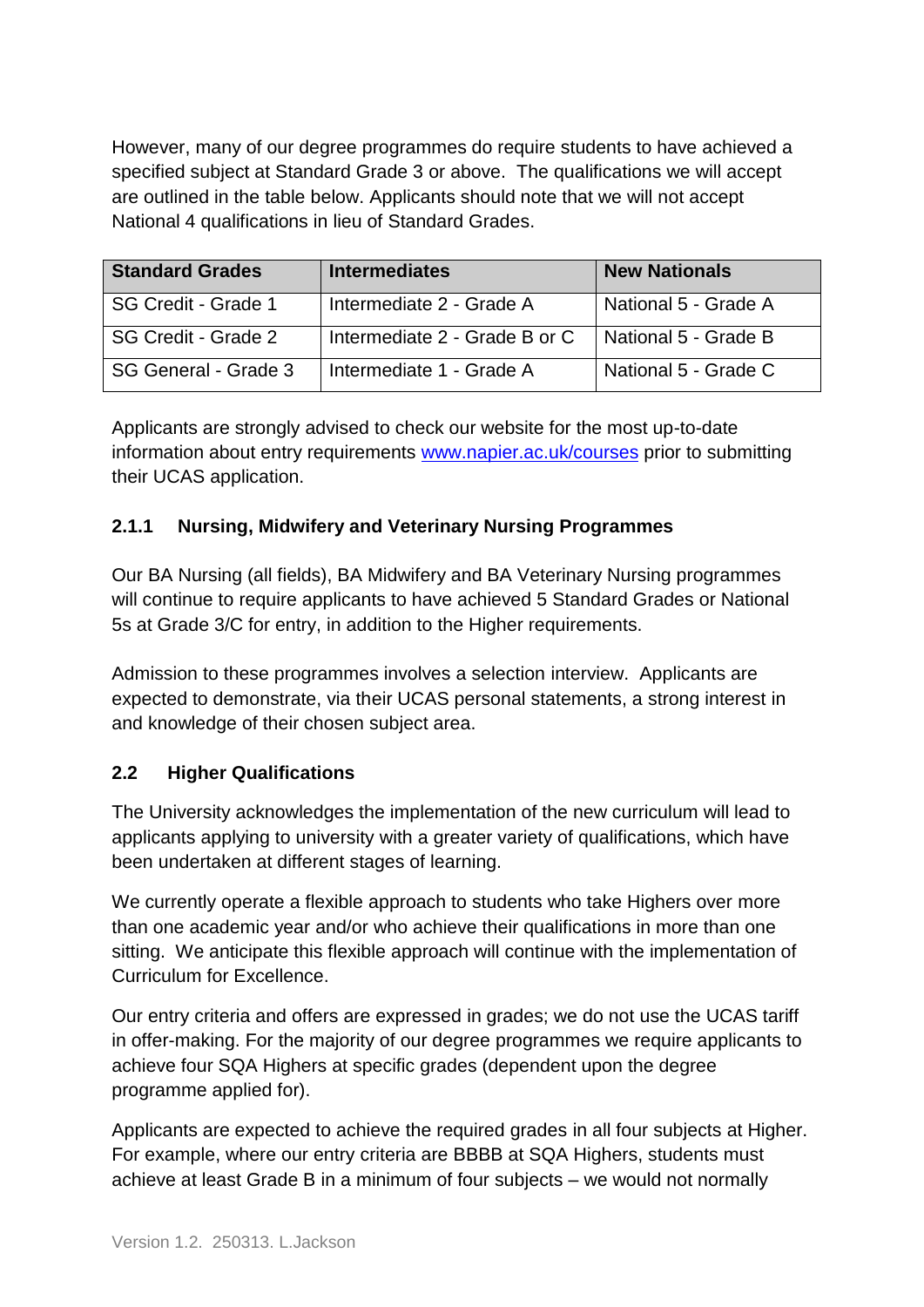accept ABBC in lieu of BBBB. However, we do not require a specific number of Highers to have been taken in one exam sitting and we do not distinguish between those who may have studied a Higher over more than one academic year. We would accept students presenting with both of the above scenarios, as long as overall (at the end of their studies) they have achieved four SQA Highers at the required grades and/or subjects.

We accept resit Highers and would view these in the same way as a first-sitting Higher. Applications would be welcome from students who choose to sit an early Higher in S4 and this would count as one of the four Highers required for entry purposes.

# **2.3 Advanced Higher Qualifications**

We will continue to value the Advanced Higher qualification as an excellent preparation for University study; however we do not 'double-count' subjects taken both at Advanced Higher and Higher. In these cases we would count the highest grade achieved only. We equate an Advanced Higher Grades A-C as equivalent to Grade A at Higher and an Advanced Higher at Grade D as equivalent to Grade B at Higher. We do not accept anything below a Grade D at Advanced Higher.

# **2.4 Assessment of Applications**

Our published entry criteria are the minimum criteria accepted for entry. For competitive subject areas, where we receive more applications than we have places available, attainment of the minimum criteria does not guarantee an offer of admission.

We will continue to consider all applications on an individual basis with reference to academic grades achieved and predicted, in addition to the UCAS personal statement and academic reference.

Some of our courses will involve selection via an interview, audition or review of a portfolio and for these courses the personal statement is particularly important in determining whether the applicant will be invited to attend an interview or audition.

Where a student has experienced serious disruption to studies due to personal circumstances, and their qualifications fall below our minimum criteria, they should contact [ugadmissions@napier.ac.uk.](mailto:ugadmissions@napier.ac.uk) Such cases will be reviewed on an individual basis with reference to relevant supporting documentation.

### **2.5 Advanced Entry**

We anticipate as Curriculum for Excellence becomes embedded that we may see an increase in well-qualified learners wishing to enter directly into Year 2 of our undergraduate degree programmes. The majority of our programmes at Edinburgh Napier University will continue to accept advanced entry applications, normally on